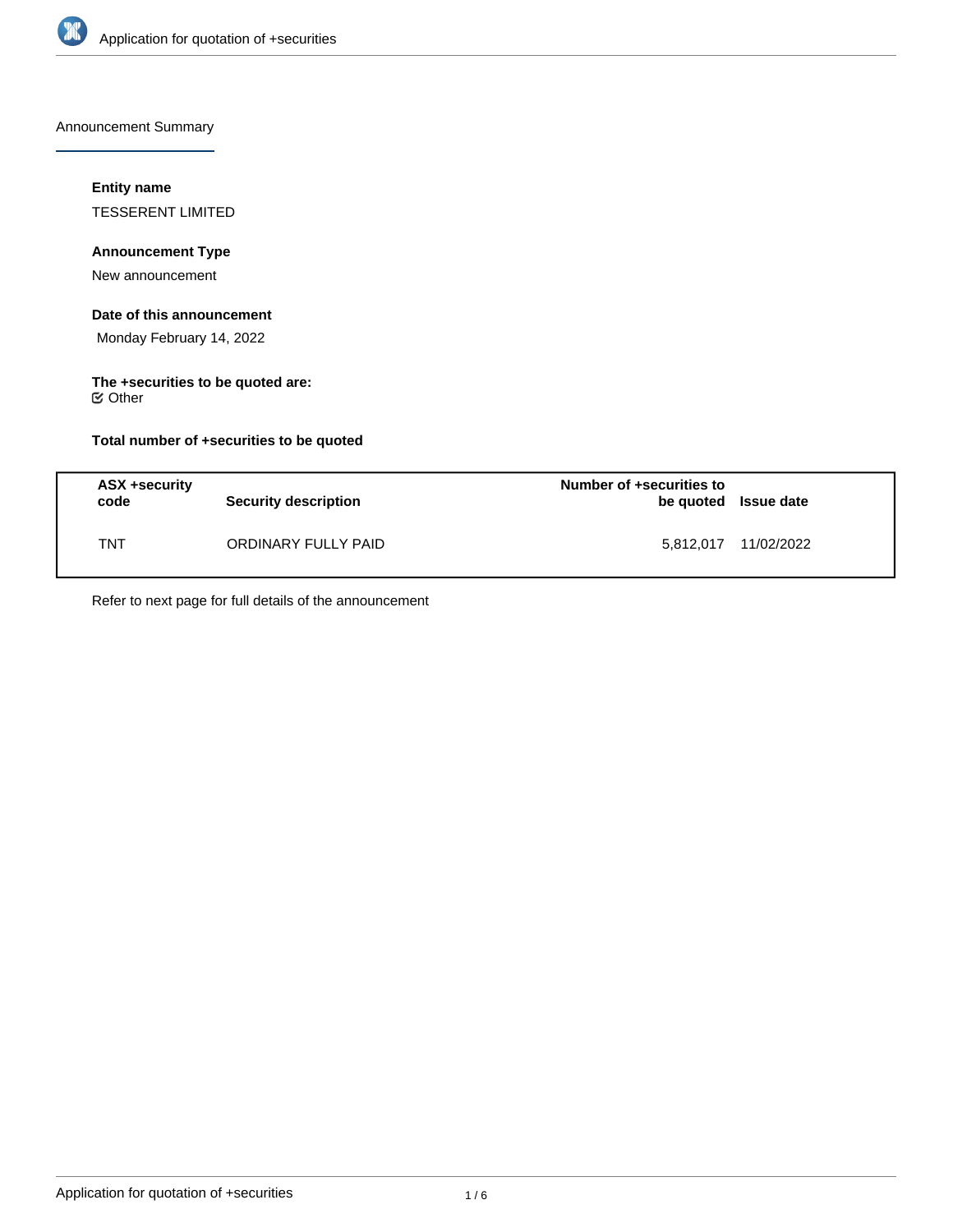

Part 1 - Entity and announcement details

### **1.1 Name of entity**

TESSERENT LIMITED

We (the entity named above) apply for +quotation of the following +securities and agree to the matters set out in Appendix 2A of the ASX Listing Rules.

**1.2 Registered number type** ACN

**Registration number** 605672928

**1.3 ASX issuer code** TNT

**1.4 The announcement is**

New announcement

### **1.5 Date of this announcement**

14/2/2022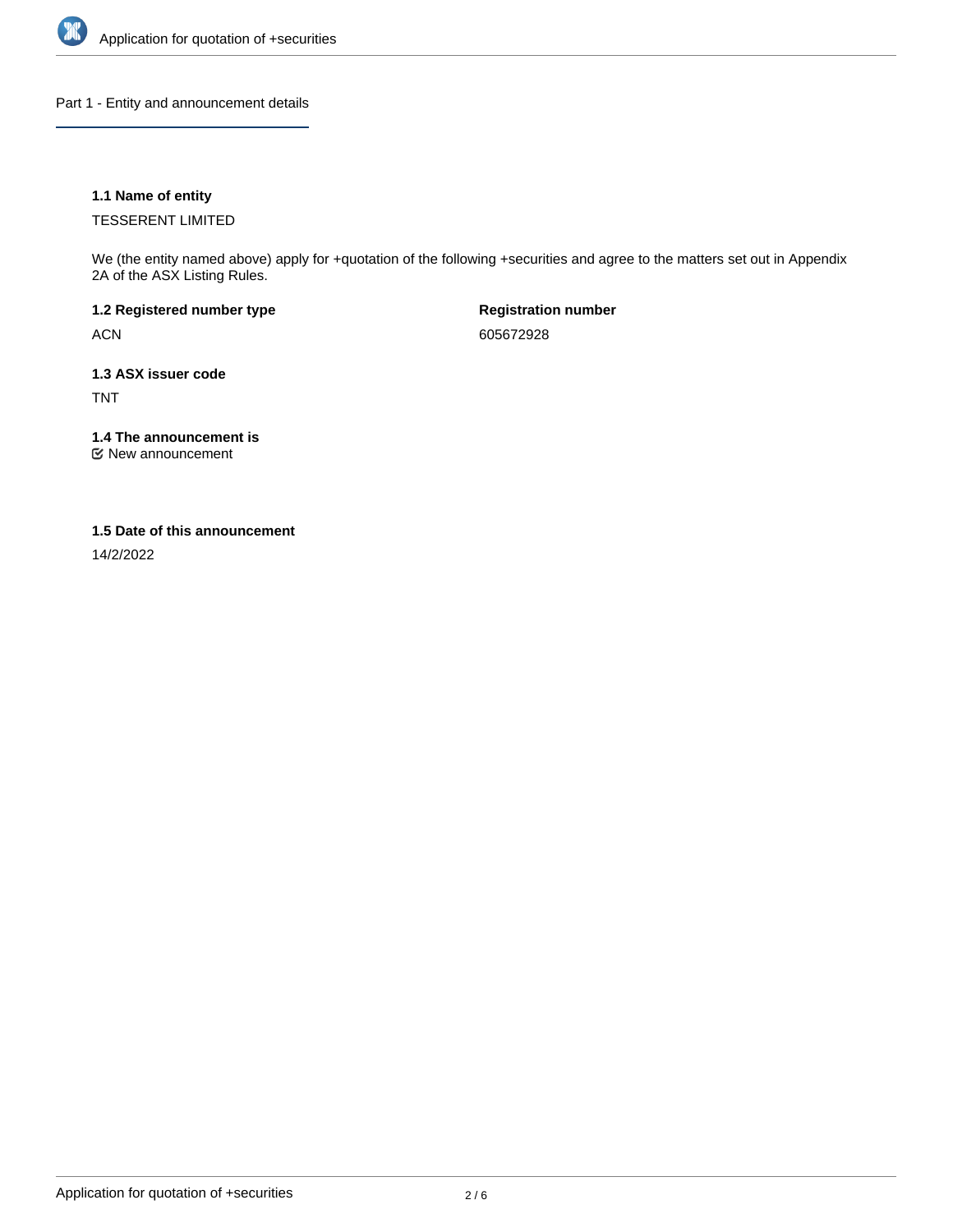

# Part 2 - Type of Issue

**2.1 The +securities to be quoted are:**

Other

- **2.2 The +securities to be quoted are:**
- Additional +securities in a class that is already quoted on ASX ("existing class")

**2.3c Have these +securities been offered under a +disclosure document or +PDS?** No

**2.3d Please provide any further information needed to understand the circumstances in which you are applying to have these +securities quoted on ASX, including why the issue of the +securities has not been previously announced to the market in an Appendix 3B**

Issued as part consideration for the acquisition of Lateral Securities as announced to ASX on 17.12.2020

**2.4 Any on-sale of the +securities to be quoted within 12 months of their date of issue will comply with the secondary sale provisions in sections 707(3) and 1012C(6) of the Corporations Act by virtue of:** The publication of a cleansing notice under section 708A(5), 708AA(2)(f), 1012DA(5) or 1012DAA(2)(f)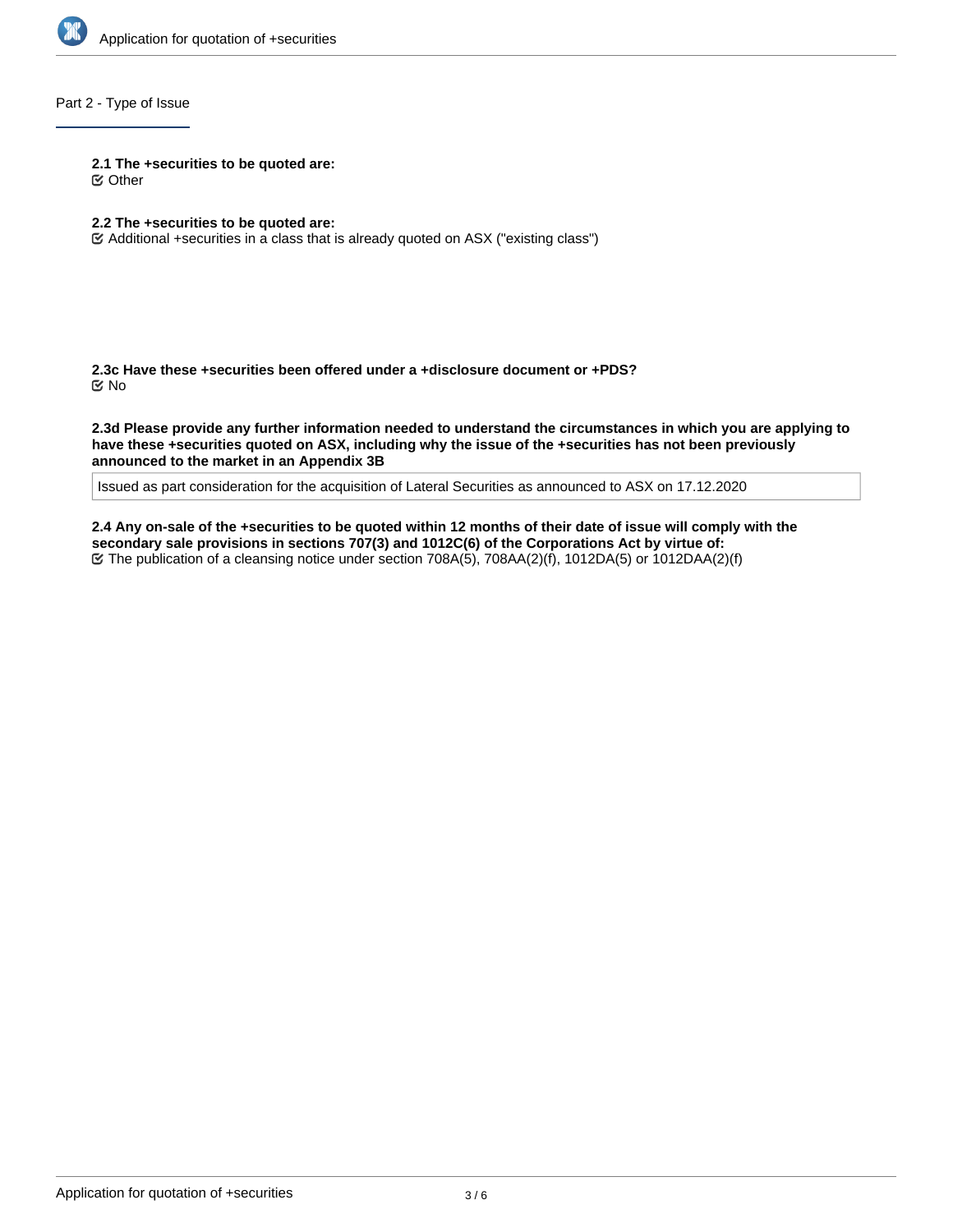

Part 3B - number and type of +securities to be quoted (existing class) where issue has not previously been notified to ASX in an

Appendix 3B

### **Additional +securities to be quoted in an existing class**

**ASX +security code and description** TNT : ORDINARY FULLY PAID

### **Issue date**

11/2/2022

**Will the +securities to be quoted rank equally in all respects from their issue date with the existing issued +securities in that class?** Yes

Issue details

**Number of +securities to be quoted**

5,812,017

**Are the +securities being issued for a cash consideration?** No

**Please describe the consideration being provided for the +securities**

Issued as part consideration for the acquisition of Lateral Securities

**Please provide an estimate (in AUD) of the value of the consideration being provided per +security for the +securities to be quoted**

0.211300

**Any other information the entity wishes to provide about the +securities to be quoted**

#### **The purpose(s) for which the entity is issuing the securities**

To pay for the acquisition of an asset

#### **Please provide additional details**

Issued as part consideration for the acquisition of Lateral Securities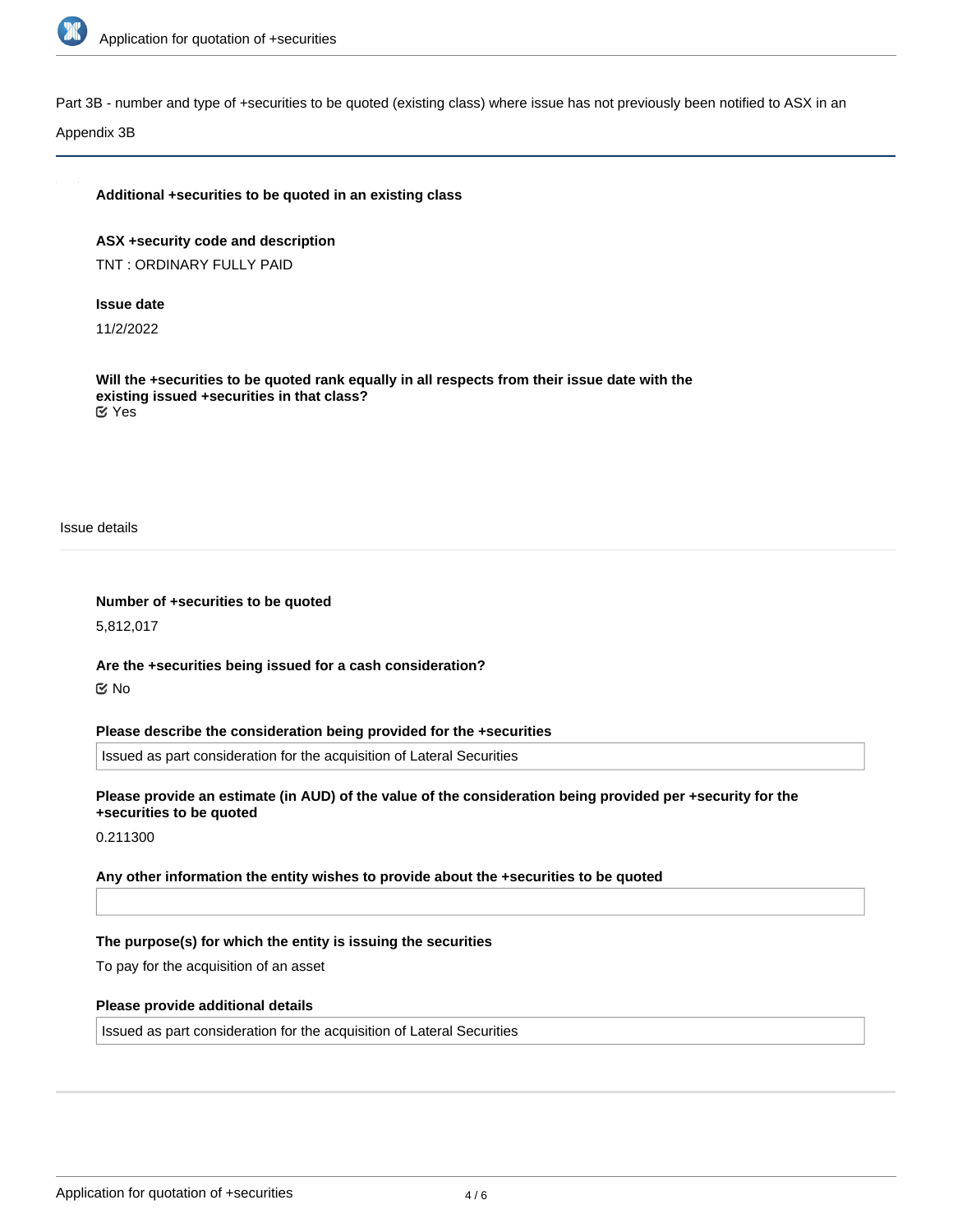

Part 4 - Issued capital following quotation

**Following the quotation of the +securities the subject of this application, the issued capital of the entity will comprise:**

**(A discrepancy in these figures compared to your own may be due to a matter of timing if there is more than one application for quotation/issuance currently with ASX for processing.)**

**4.1 Quoted +securities (total number of each +class of +securities quoted on ASX following the +quotation of the +securities subject of this application)**

| ASX +security code and description | <b>Total number of</b><br>+securities on issue |
|------------------------------------|------------------------------------------------|
| TNT: ORDINARY FULLY PAID           | 1.258.183.426                                  |

**4.2 Unquoted +securities (total number of each +class of +securities issued but not quoted on ASX)**

| ASX +security code and description                     | Total number of<br>+securities on issue |
|--------------------------------------------------------|-----------------------------------------|
| TNTAC: WARRANTS                                        | 25,000,000                              |
| TNTAB: OPTION EXPIRING VARIOUS DATES EX VARIOUS PRICES | 45,852,500                              |
| TNTAF : OPTION EXPIRING 21-SEP-2025 EX 24.8C           | 12,000,000                              |
| TNTAE: WARRANTS                                        | 18,083,334                              |
| TNTAH: OPTION EXPIRING 02-NOV-2023 EX \$0.28           | 14,950,000                              |
| TNTAI : OPTION EXPIRING 02-NOV-2023 EX \$0.35          | 14,950,000                              |
| TNTAJ: OPTION EXPIRING 19-JAN-2025 EX \$0.28           | 500,000                                 |